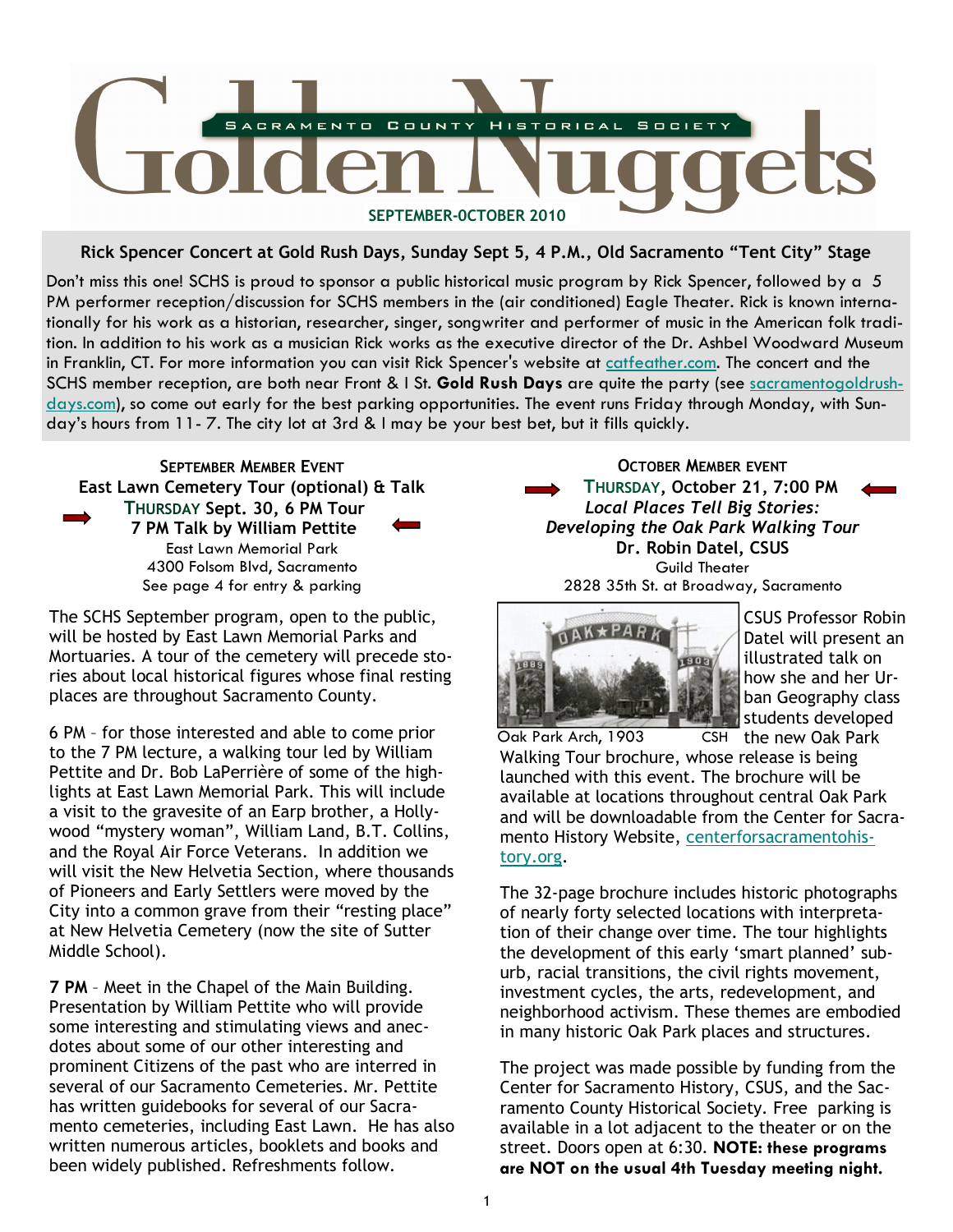#### Variable Program Schedule

We're taking advantage of some excellent opportunities this month, and next, to present an extra program—the Rick Spencer historical music program on Labor Day Sunday—and an East Lawn talk with optional walking tour that didn't fit into our usual 4th Tuesday schedule. The folks at East Lawn will provide some light refreshments, and our VP is working on lining up some entertainment, so Thursday, September 30 promises to be a very nice evening.

The Thursday, October 21, CHS presentation at the Guild theater in October will launch an exciting historical architecture brochure created by CSUS students of Urban Geography under the dynamic leadership of Dr. Robin Datel. Changing up the routine is a good stretch for our aging gray cells, so mark your calendars now and come out to some programs that are worth the slight inconvenience.

#### Proposition 21, California State Parks Initiative

Upon request from one of the many volunteers working on the above initiative, the SCHS Board of Directors voted to add our organization to the very long list of supporters for this upcoming ballot measure. The measure asks voters to approve adding an \$18 increase to the vehicle license fee in exchange for free day use entry to state parks. The measure will channel fees directly to a State Parks and Wildlife Conservation Fund, which will create a stable source of funding for the parks system.

Local news media have run many recent features on the state of State Parks, which have been chronically underfunded for decades. The backlog of overdue maintenance and repairs has grown exponentially to now total over one billion dollars, and reduced staffing has left many parks subject to vandalism and further disrepair. Crime has more than doubled. The National Trust for Historic Preservation has declared California State Parks one of the eleven most endangered sites in America.

Revenues for the proposed fund will amount to approximately \$500 million each year (based on about 28 million registered vehicles) with 85 percent allocated to state parks and 15 percent to other state wildlife and ocean protection agencies. This will leave about \$130 million in general fund revenues now used for State Parks for other vital needs.

Please consider adding your support to this measure on November 2. See also yesforstateparks.com.

## The Sacramento Living Library 2010 Series

Hosted by Tim Foster, editor of Midtown Monthly, the Living Library is a series of free talks with people who have left their mark on the city of Sacramento.

#### September 19: Alan O'Connor



Baseball historian and former SCHS Board member Alan O'Connor is the author of Gold on the Diamond, the rollicking story of Sacramento baseball. His encyclopedic and entertaining knowledge of the players, their records and their lives marks him as THE expert on this aspect of Sacramento history.

#### October 17: Richard Simpson

In 1966, as wrecking balls destroyed much of Sacramento's historic downtown to make way for I-5, filmmaker Richard Simpson took his camera to 2nd Street to document the end of an era. The result was "The Marshes of Two Street," a half-hour film that captures life in Sacramento's waterfront district before it was 'Old Sacramento.' We will screen the film and Simpson will speak about the experience.

The Sacramento Living Library series takes place at Time Tested Books, 1114 21st Street, Sacramento. All events are free and start at 7:00 PM. Free street parking is available on 21st Street adjacent to the bookstore.

# SACRAMENTO COUNTY HISTORICAL SOCIETY

2010-2011 Board of Directors President: Patricia Turse Vice President: William Burg Corresponding Secretary: Illa Collin Treasurer: Dan Winkelman History Consortium: Dr. Bob LaPerrière

Members-at-Large Shelly Atkinson, Clare Ellis, Tom Herzog, Carolyn Schimandle, Greg Voelm, Lisa Wire

Membership: Jenan Saunders

#### GOLDEN NUGGETS

Published bimonthly, September to June Editorial & Layout: William Burg, Patricia Turse Email: info@sachistoricalsociety.org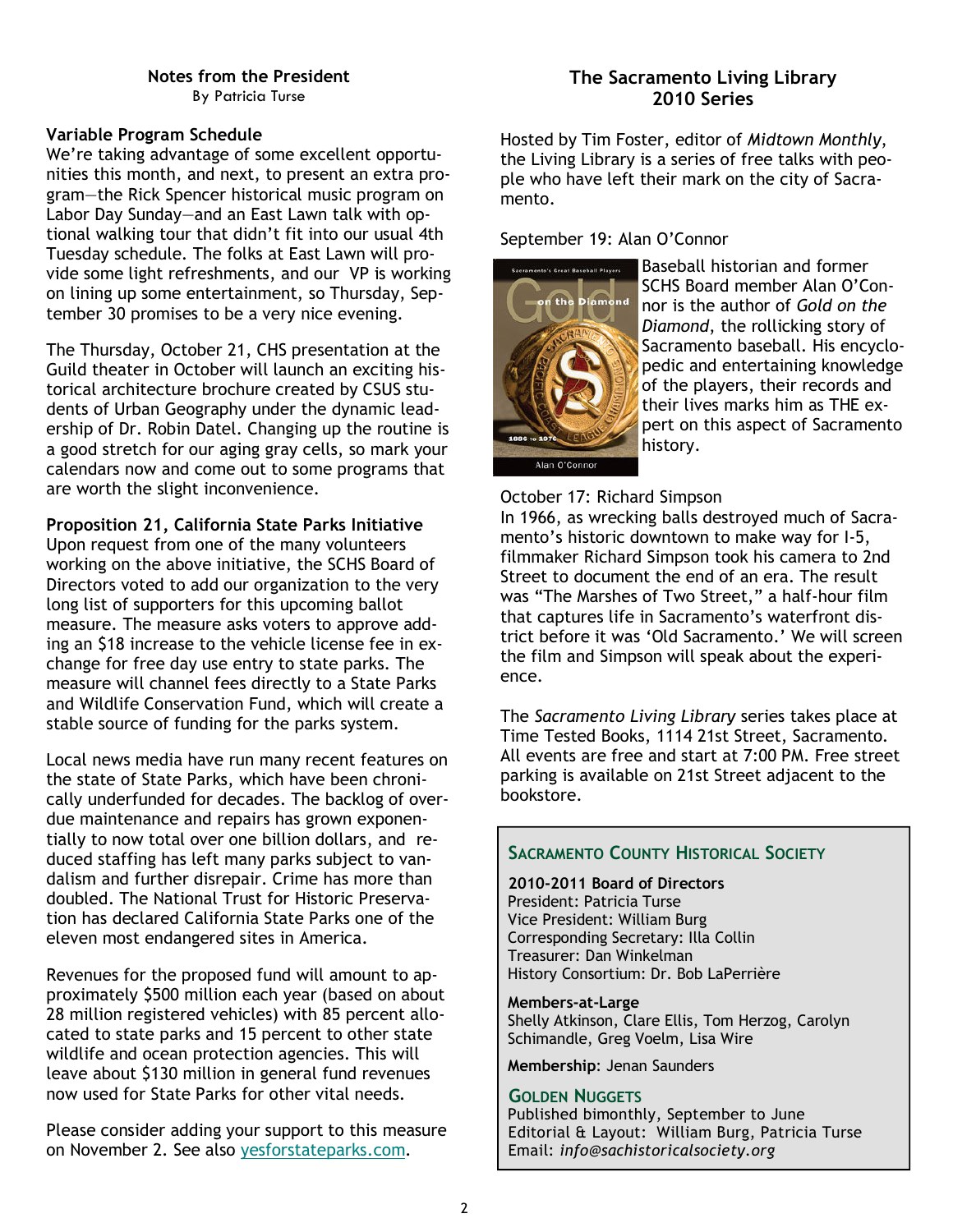# Upcoming SCHS Projects and Programs

By William Burg, SCHS Vice President



Postcard, Christmas Window at Breuner's , 1951 Center for Sacramento History

## SCHS Holiday Display Project Update

SCHS is working with the Downtown Sacramento Partnership and the Gaffney Display Company to create a Holiday Window Display this winter. We are designing the holiday window and negotiating for use of a highly visible corner of K Street in downtown Sacramento for the display. This display will combine original Gaffney Display Company animated figures with newly designed sets to recreate the department store window displays that were a K Street holiday tradition for generations.

The display is scheduled for construction during the month of November, with a final unveiling on November 26. Once opened, the scene will remain on display until the first week of January. The display will include interpretive panels explaining the significance of Sacramento's holiday displays, and the role of Breuner's and other downtown department stores in Sacramento history.

In addition to contributions from SCHS members over the past year, the project has received financial support from the Sacramento Old City Association and a private donor. This is a start, but the project is still in need of additional support and financing. We are soliciting assistance from city agencies, nonprofits, and private contributors. If you are interested in helping, either financially or with labor, or have suggestions as to organizations or parties that may be interested in contributing to the project please contact William Burg, SCHS Vice-President, at info@sachistoricalsociety.org or via the voicemail line at (916) 443-6265.



Exposed footings revealed under raised Old Sacramento Center for Sacramento History

#### Underground Sidewalk Tours

Over the past year, SCHS members participated in the planning and design of Sacramento's new Underground Tour program. This tour officially launched on July 10, and operates every weekend through October 31. The tours are operated by the Sacramento History Museum, California State Parks and the Historic Old Sacramento Foundation. To date, they have been a tremendous success, selling out nearly every tour. Tour groups are immediately identifiable by their green hard hats.

In October, SCHS will send all members an invitation to a MEMBERS ONLY Underground Tour event. This invitation will also include a copy of the newly printed Underground Tour guidebook, and your ticket to attend this exclusive event; the date and details should be in your mailbox next month.



Site of future underground tour? Below 7th & K Street. W. Burg